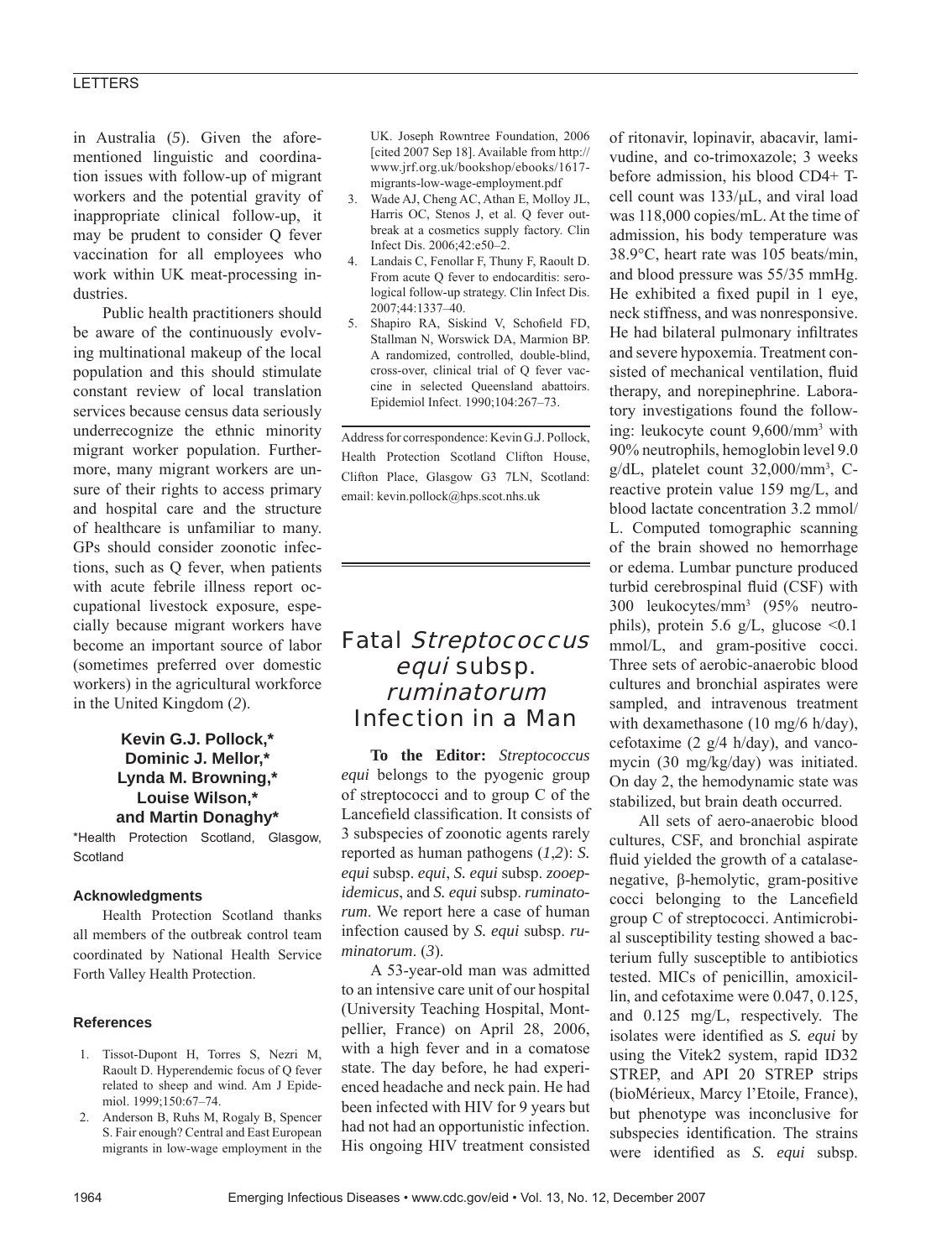*zooepidemicus* by Vitek2, but aesculin was not hydrolyzed, and D-ribose fermentation was noted, as previously described for *S. equi* subsp. *ruminatorum.* 16S rRNA gene–based identification was performed as previously described (*4*) on strain ADV 6048.06 from blood. The 1,396-bp sequence (GenBank accession no. EF362949) was compared with databases by using the BLAST program (*5*); the sequence differed by only 1 nucleotide position (>99.9% identity) from the sequence of *S. equi* subsp. *ruminatorum* CECT 5772T . Other primarily related sequences were from *S. equi* subsp. *ruminatorum* strains of animal origin

(99.5%–99.9% identity) and from *S. equi* subsp. *zooepidemicus*, (98.7% identity). Phylogenetic trees clustered the clinical isolate with *S. equi* subsp. *ruminatorum* strains to form a robust lineage, well separated from other strains of *S. equi* and supported by a high bootstrap value (Figure).

*S. equi* subsp. *equi* and *S. equi* subsp. *zooepidemicus* are zoonotic agents implicated in diverse animal infections such as strangles, mastitis, abscesses, wounds, and respiratory and uterine infections. Human infections caused by *S. equi* subsp. *equi*, and *S. equi* subsp. *zooepidemicus* included outbreaks of foodborne diseases





(*6*,*7*), meningitis, septicemia, arthritis, pneumonia, glomerulonephritis, and streptococcal toxic shock syndrome, in both immunocompromised and immunocompetent patients (*1*,*2*,*8*,*9*). *S. equi* subsp. *ruminatorum* was described in 2004 in domestic sheep and goats with mastitis (*3*). More recently, it was isolated during severe infections in spotted hyenas and zebras (*10*). No human isolate has been reported to date. Moreover, none of the 3 subspecies of *S. equi* has been isolated from HIV-infected patients. The current case underlines the conclusion that molecular identification of *S. equi* subsp. *ruminatorum* is essential. *S. equi* subsp. *ruminatorum* could have been underestimated due to its potential misidentification as *S. equi* subsp. *zooepidemicus* by phenotypic tools. Despite the rare occurrence of group C streptococci in human infections, a high death rate is reported for invasive infections (*7*–*9*). *S. equi* subsp. *zooepidemicus* produce superantigen exotoxin that may have been implicated in the pathogenesis of fatal infection (*2*); *S. equi* subsp. *ruminatorum* should also be investigated for potential virulence factors for humans.

Epidemiologic investigations were unsuccessful in tracing the patient's infection to an animal source. The respiratory tract, from which *S. equi* subsp. *ruminatorum* was recovered in pure culture, could be considered the most probable portal of entry.

The mode of *S. equi* subsp. *ruminatorum* transmission to humans remains unknown. More information is needed on its reservoirs, but they likely resemble those of *S. equi* subsp. *equi*, and *S. equi* subsp. *zooepidemicus* (*2*,*6*,*7*). Prevention of human infections due to *S. equi* should include frequent microbiologic sampling of lactating animals and control measures for unpasteurized dairy products (*7*). Better characterization of underlying conditions that increase risk of invasive *S. equi* infections is also needed. This knowledge could help define high-risk